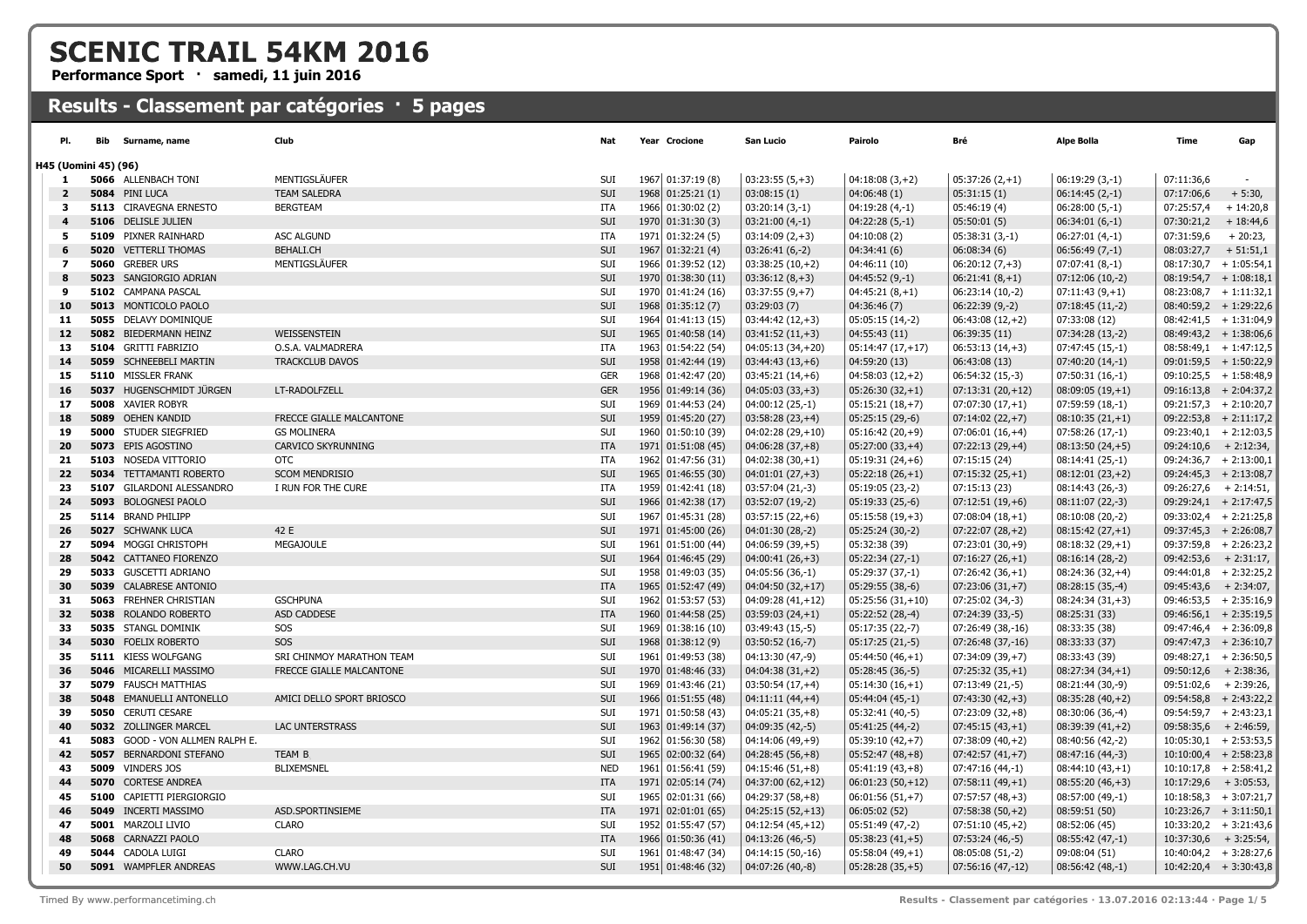| PI.            | <b>Bib</b> Surname, name                                 | Club                                       | Nat        | Year Crocione                            | San Lucio                                | Pairolo                                | Bré                                | Alpe Bolla                             | Time                    | Gap                                                  |
|----------------|----------------------------------------------------------|--------------------------------------------|------------|------------------------------------------|------------------------------------------|----------------------------------------|------------------------------------|----------------------------------------|-------------------------|------------------------------------------------------|
| 51             | <b>5061 MARGADANT CLAUDIO</b>                            | <b>GSCHPUNA</b>                            | <b>SUI</b> | 1961 02:07:41 (78)                       | 04:41:42 (65,+13)                        | $06:13:17(54,+11)$                     | $08:26:40(52,+2)$                  | 09:26:19 (52)                          | 10:56:03,9              | $+3:44:27,3$                                         |
| 52             | 5031 KUENZLER STEFAN                                     |                                            | SUI        | 1971 01:55:02 (56)                       | $04:14:04(48,+8)$                        | $06:18:17(56,-8)$                      | $08:26:40(53,+3)$                  | 09:32:51 (53)                          | 10:59:38,6              | $+3:48:02,$                                          |
| 53             | 5086 GEISSER ROLF                                        |                                            | SUI        | 1958 01:53:35 (51)                       | 04:27:17 (55,-4)                         | $06:18:53(57,-2)$                      | 08:31:04 (57)                      | 09:37:59 (54,+3)                       | 11:03:43,8              | $+3:52:07,2$                                         |
| 54             | <b>5062 OKRUHLICA LUBMOIR</b>                            | Nezávislosť BA                             | <b>SVK</b> | 1952 02:28:00 (95)                       | $05:49:23(92,+3)$                        | $07:02:18(76,+16)$                     | $08:50:16(65,+11)$                 | $09:45:34(60,+5)$                      | 11:03:56,6              | $+3:52:20,$                                          |
| 55             | 5053 ZOLLINGER RETO                                      | TG HÜTTEN                                  | SUI        | 1960 01:51:30 (47)                       | 04:26:58 (54,-7)                         | $06:11:45(53,+1)$                      | 08:27:08 (55,-2)                   | 09:38:20 (55)                          |                         | $11:14:41,8$ + 4:03:05,2                             |
| 56             | <b>5047 PAWLOWSKI STANISLAO</b>                          |                                            | SUI        | 1958 02:00:25 (63)                       | 04:52:39 (79,-16)                        | $06:34:41(66,+13)$                     | $08:41:14(60,+6)$                  | $09:48:55(61,-1)$                      |                         | $11:17:03,4$ + 4:05:26,8                             |
| 57             | <b>5088 MICHELETTI LUCIANO</b>                           | ASD BERGAMO STARS                          | ITA        | 1956 02:07:43 (79)                       | 04:45:32 (70,+9)                         | $06:16:34(55,+15)$                     | 08:36:44 (59,-4)                   | 09:45:04 (59)                          |                         | $11:19:53,5$ + 4:08:16,9                             |
| 58             | <b>5041 TRAVERSI SILVANO</b>                             | NÈM A FA NA CURSÈTA                        | SUI        | 1968 01:50:19 (40)                       | 04:36:35 (61,-21)                        | $06:34:22(65,-4)$                      | $08:52:00(66,-1)$                  | $10:01:31(67,-1)$                      |                         | $11:23:16,8$ + 4:11:40,2                             |
| 59             | 7047 JACK LIVER BORIS                                    |                                            | SUI        | 1968 01:53:45 (52)                       | 04:29:35 (57,-5)                         | 06:24:57 (60,-3)                       | $08:36:42(58,+2)$                  | $09:38:27(56,+2)$                      |                         | $11:23:16,9$ + 4:11:40,3                             |
| 60             | 5016 WARPELIN RICHARD                                    | <b>CAB BOYARD</b>                          | SUI        | 1958 01:58:02 (60)                       | 04:32:13 (60)                            | $06:23:11(59,+1)$                      | $08:28:22(56,+3)$                  | 09:41:52 (57,-1)                       |                         | $11:23:45,9$ + 4:12:09,3                             |
| 61             | 5017 DONZALLAZ PATRICE                                   | CAB BOYARD                                 | <b>SUI</b> | 1956 01:58:03 (61)                       | $04:26:20(53,+8)$                        | 06:23:05 (58,-5)                       | $08:26:45(54,+4)$                  | 09:41:54 (58,-4)                       |                         | $11:23:47,5$ + 4:12:10,9                             |
| 62             | 5052 ORSI LORENZO                                        |                                            | SUI        | 1970 02:01:58 (67)                       | 04:47:10 (73,-6)                         | $06:31:55(64,+9)$                      | $08:44:30(61,+3)$                  | 09:55:14 (62,-1)                       |                         | $11:25:56,9$ + 4:14:20,3                             |
| 63             | 5004 HROMKOVIC JURAJ                                     | SAC MYTHEN ABZ ETH                         | SUI        | 1958 02:08:53 (83)                       | 04:49:17 (75,+8)                         | $06:41:09(71,+4)$                      | $08:53:44(67,+4)$                  | $09:58:51(65,+2)$                      |                         | $11:29:08,7$ + 4:17:32,1                             |
| 64             | <b>5019</b> VAN LIEDEKERKE MARC                          |                                            | ITA        | 1960 02:06:19 (76)                       | $04:45:49(71,+5)$                        | $06:36:28(70,+1)$                      | $08:48:42(64,+6)$                  | 09:55:51 (64)                          |                         | $11:31:03,1$ + 4:19:26,5                             |
| 65             | <b>5003</b> SCHILLING BERND                              |                                            | <b>GER</b> | 1965 02:03:47 (72)                       | 04:41:44 (66,+6)                         | $06:28:57(63,+3)$                      | 08:46:33 (63)                      | 09:59:39 (66,-3)                       |                         | $11:36:58,1$ + 4:25:21,5                             |
| 66             | 5075 METZLER HANS                                        |                                            | SUI        | 1961 02:08:09 (80)                       | $04:49:29(76,+4)$                        | $06:26:17(61,+15)$                     | $08:44:42(62,-1)$                  | 09:55:22 (63,-1)                       |                         | $11:38:06,9$ + 4:26:30,3                             |
| 67             | <b>5105 MAGENES GIUSEPPE</b>                             | <b>SCOM MENDRISIO</b>                      | ITA        | 1968 02:05:38 (75)                       | 04:46:04 (72,+3)                         | $06:28:08(62,+10)$                     | 08:54:55 (68,-6)                   | 10:12:28 (69,-1)                       |                         | $11:43:08,8$ + 4:31:32,2                             |
| 68             | <b>5005 TIMMERMANS MARCEL</b>                            | <b>BLIXEMSNEL</b>                          | <b>NED</b> | 1968 02:03:04 (68)                       | $04:39:12(64,+4)$                        | $06:34:56(68,-4)$                      | $08:58:42(69,-1)$                  | $10:09:18(68,+1)$                      |                         | $11:43:34,6$ + 4:31:58,                              |
| 69             | <b>5011 PICKHARD ROB</b>                                 | <b>BLIXEMSNEL</b>                          | <b>NED</b> | 1960 02:03:34 (70)                       | 04:43:07 (67,+3)                         | 06:34:51 (67)                          | 08:59:41 (70,-3)                   | 10:13:18 (70)                          |                         | $11:52:38,3+4:41:01,7$                               |
| 70<br>71       | 5026 BIANCHI ALESSANDRO<br><b>5080 LEMAITRE PHILIPPE</b> |                                            | SUI        | 1971 01:59:03 (62)                       | 04:47:34 (74,-12)                        | $06:41:35(72,+2)$                      | 09:17:30 (74,-2)                   | $10:31:08(71,+3)$<br>$10:38:32(74,+1)$ |                         | $12:16:39,7$ + 5:05:03,1<br>$12:16:41,2 + 5:05:04,6$ |
| 72             | 5085 NIELD ANDREW                                        |                                            | SUI<br>SUI | 1964 02:03:35 (71)<br>1965 02:26:58 (94) | 04:57:17 (80,-9)<br>$05:36:31(91,+3)$    | $06:50:32(75,+5)$<br>$07:26:43(82,+9)$ | 09:30:17 (75)<br>$09:42:31(78,+4)$ | $10:50:22(76,+2)$                      |                         | $12:26:45,5$ + 5:15:08,9                             |
| 73             | 5076 BONACINA IVAN                                       |                                            | ITA        | 1967 01:54:23 (55)                       | 04:43:44 (68,-13)                        | 06:50:05 (73,-5)                       | 09:17:29 (73)                      | 10:34:55 (73)                          |                         | $12:27:56,7$ + 5:16:20,1                             |
| 74             | 5036 BESOMI MATTEO                                       | <b>USC</b>                                 | SUI        | 1960 02:11:22 (85)                       | $05:02:34(82,+3)$                        | $06:50:12(74,+8)$                      | $09:17:28(72,+2)$                  | 10:34:54 (72)                          |                         | $12:27:56,7$ + 5:16:20,1                             |
| 75             | 5077 MANHARD BERNIE                                      | TRAILRUNNING.DE                            | <b>GER</b> | 1957 02:13:12 (88)                       | $05:06:45(83,+5)$                        | $07:02:27(77,+6)$                      | $09:38:41(76,+1)$                  | $10:46:51(75,+1)$                      |                         | $12:44:01,5$ + 5:32:24,9                             |
| 76             | <b>5006</b> VLOEMANS VINCENT                             | <b>BLIXEMSNEL</b>                          | <b>NED</b> | 1960 02:12:31 (87)                       | $05:14:21(86,+1)$                        | $07:07:48(79,+7)$                      | $09:48:58(81,-2)$                  | $11:00:31(78,+3)$                      |                         | $12:50:47,7$ + 5:39:11,1                             |
| 77             | 5024 FARAONE CARMINE                                     | CAB BOYARD                                 | SUI        | 1967 02:14:01 (89)                       | $05:19:33(87,+2)$                        | $07:09:36(80,+7)$                      | $09:45:16(79,+1)$                  | 11:13:22 (79)                          |                         | $12:55:33,7$ + 5:43:57,1                             |
| 78             | <b>5022 SCHENKELAARS DICK</b>                            | <b>BLIXEMSNEL</b>                          | <b>NED</b> | 1959 02:08:22 (81)                       | 04:58:32 (81)                            | $07:05:27(78,+3)$                      | $09:39:26(77,+1)$                  | 10:53:57 (77)                          |                         | $12:58:47.5 + 5:47:10.9$                             |
| 79             | 5081 STAUB FELIX                                         | LG MATZENDORF/WEISSENSTEIN RUNNERS         | SUI        | 1950 02:12:13 (86)                       | $05:12:26(85,+1)$                        | $07:18:24(81,+4)$                      | 09:48:56 (80,+1)                   | 11:14:27 (80)                          |                         | $13:13:25,3 + 6:01:48,7$                             |
|                |                                                          |                                            |            |                                          |                                          |                                        |                                    |                                        |                         |                                                      |
| 1              | U45 H (Uomini U45) (164)<br>5140 HUGENSCHMIDT STEPHAN    | SALOMON DEUTSCHLAND                        | DEU        | 1986 01:14:04 (2)                        | $02:39:07(1,+1)$                         | 03:22:57(1)                            | 04:30:42 (1)                       | 05:08:18(1)                            | 05:57:35,1              | 05h57'35,1                                           |
| $\overline{2}$ | <b>5210 JONSSON THORBERGUR</b>                           | <b>UFA</b>                                 | <b>ISL</b> | 1982 01:14:58 (4)                        | $02:41:28(3,+1)$                         | 03:27:54(3)                            | $04:39:06(2,+1)$                   | 05:13:55(2)                            | 06:02:02,6              | $+4:27,5$                                            |
| 3              | 5271 VAN NORDEN HUUB                                     | SALOMON                                    | <b>NED</b> | 1988 01:14:34 (3)                        | $02:41:52(4,-1)$                         | 03:31:58(4)                            | 04:44:18 (4)                       | $05:20:59(3,+1)$                       | 06:11:57,3              | $+ 14:22,2$                                          |
| $\overline{4}$ | 5179 DELORENZI ROBERTO                                   | <b>TEAM VIBRAM</b>                         | SUI        | 1997 01:14:04 (1)                        | $02:39:15(2,-1)$                         | 03:27:30(2)                            | $04:44:17(3,-1)$                   | $05:28:01(4,-1)$                       | 06:24:57,8              | $+27:22,7$                                           |
| 5              | 5192 DROZ GAËL                                           |                                            | SUI        | 1986 01:21:01 (9)                        | $02:53:36(5,+4)$                         | 03:45:00 (5)                           | 05:03:26(5)                        | 05:43:49 (5)                           | 06:34:42,3              | $+37:07,2$                                           |
| 6              | 5145 QUACK PHILIPP                                       | <b>TEAM DYNAFIT</b>                        | <b>GER</b> | 1984 01:21:10 (11)                       | $02:56:46(8,+3)$                         | $03:48:01(7,+1)$                       | $05:06:01(6,+1)$                   | 05:43:59(6)                            | 06:34:59,1              | $+37:24,$                                            |
| 7              | <b>5309</b> PERVANGHER MIRCO                             | TEAM GOTTHARD SKIMO                        | SUI        | 1977 01:19:01 (6)                        | 02:53:50 (6)                             | 03:47:24 (6)                           | $05:07:08(7,-1)$                   | 05:45:17(7)                            | 06:35:51,1              | $+38:16,$                                            |
| 8              | 5290 GIRARD MATTHIEU                                     | TRAILERS VERBIER ST-BERNARD                | SUI        | 1972 01:25:08 (15)                       | $03:01:42(11,+4)$                        | $03:52:18(10,+1)$                      | $05:09:46(8,+2)$                   | 05:48:47 (8)                           | 06:43:46,6              | $+46:11,5$                                           |
| 9              | 5147 FERRARI ADAM                                        |                                            | SUI        | 1973 01:21:45 (12)                       | $03:00:43(10,+2)$                        | $03:52:30(11,-1)$                      | $05:10:44(10,+1)$                  | $05:50:59(9,+1)$                       | 06:44:27,3              | $+46:52,2$                                           |
| 10             | 5291 GIANNELLI DAVID                                     | VALETUDO SKYRUNNING ITALIA                 | <b>ITA</b> | 1986 01:24:19 (14)                       | 03:05:26 (14)                            | 03:59:31(14)                           | $05:16:06(12,+2)$                  | $05:56:25(11,+1)$                      | 06:47:26,1              | $+49:51,$                                            |
| 11             | 5159 GIUDICI CLAUDIO                                     | TEAM GOTTHARD SKIMO                        | SUI        | 1975 01:20:19 (7)                        | 02:55:10 (7)                             | $03:52:16(9,-2)$                       | 05:09:46 (9)                       | 05:51:42 (10,-1)                       | 06:49:12,1              | $+51:37,$                                            |
| 12             | 5215 KURETH THIERRY                                      | SALEWA MOUNTAIN SHOP ZERMATT / TTM         | SUI        | 1986 01:28:29 (20)                       | $03:10:42(16,+4)$                        | $04:03:37(15,+1)$                      | $05:16:06(13,+2)$                  | $05:56:26(12,+1)$                      | 06:50:49,8              | $+ 53:14,7$                                          |
| 13             | 5123 SCHMID MANUEL                                       |                                            | SUI        | 1979 01:21:03 (10)                       | $03:01:50(12,-2)$                        | 03:57:36 (12)                          | 05:17:33 (14,-2)                   | $05:56:33(13,+1)$                      | 06:51:48,1              | $+54:13,$                                            |
| 14             | 5217 MATSUNAGA HIROAKI                                   | THE NORTH FACE JAPAN                       | <b>JPN</b> | 1980 01:21:01 (8)                        | $02:57:24(9,-1)$                         | $03:51:56(8, +1)$                      | $05:13:32(11,-3)$                  | 05:56:46 (14,-3)                       | 06:53:00,6              | $+55:25,5$                                           |
| 15             | 5270 CERESA MATTEO                                       | BALMELLI SPORT- SALOMON - MX3              | <b>SUI</b> | 1982 01:25:17 (16)                       | $03:08:30(15,+1)$                        | $04:04:17(16,-1)$                      | 05:27:36 (16)                      | 06:10:45 (18,-2)                       |                         | $07:03:06,4$ + 1:05:31,3                             |
| 16             | 5299 SEDILI IVANO                                        |                                            | SUI        | 1989 01:22:32 (13)                       | 03:02:14(13)                             | 03:58:08(13)                           | $05:23:11(15,-2)$                  | 06:06:34(15)                           |                         | $07:04:55,6$ + 1:07:20,5                             |
| 17             | 5242 VALENTINO AURELIO                                   | ALTMANN SPORTS, ROUGE ACTION, COMPRESSPORT | SUI<br>SUI | 1990 01:28:53 (22)                       | $03:13:39(19,+3)$<br>03:10:54(17)        | $04:12:43(18,+1)$                      | 05:31:34 (18)                      | $06:10:09(16,+2)$<br>06:10:13(17)      | $07:06:41,1 + 1:09:06,$ |                                                      |
|                | 5252 DELL'AGNOLA SIMONE                                  | TEAM GOTTHARD SKIMO                        |            | 1977 01:25:35 (17)                       |                                          | 04:09:01(17)                           | 05:29:44 (17)<br>$05:34:03(19,+1)$ |                                        |                         | $07:06:50,1$ + 1:09:15,                              |
| 19<br>20       | 5155 MESSER MIRKO<br>5176 GADONI YANNICK                 |                                            | SUI<br>SUI | 1986 01:32:22 (33)<br>1995 01:34:35 (43) | $03:17:44(21,+12)$<br>$03:23:54(26,+17)$ | $04:16:57(20,+1)$<br>$04:23:55(24,+2)$ | $05:46:19(23,+1)$                  | $06:15:45(20,-1)$<br>$06:28:17(22,+1)$ |                         | $07:08:03,3 + 1:10:28,2$<br>$07:25:55,1$ + 1:28:20,  |
| 21             | 5278 ZACCHEDDU ENRICO                                    | ARTZIA A.S.D.                              | ITA        | 1981 01:27:22 (19)                       | $03:17:33(20,-1)$                        | 04:20:50 (22,-2)                       | 05:44:54 (22)                      | 06:30:44 (24,-2)                       |                         | $07:31:37,9$ + 1:34:02,8                             |
| 22             | 5194 JENZER STEFAN                                       |                                            | SUI        | 1975 01:32:25 (34)                       | $03:19:01(22,+12)$                       | $04:17:37(21,+1)$                      | 05:43:13 (21)                      | $06:29:08(23,-2)$                      |                         | $07:32:10,7$ + 1:34:35,6                             |
| 23             | 5143 BONETTI CARLO                                       | TEAM GOTTHARD SKIMO                        | SUI        | 1989 01:34:05 (39)                       | $03:23:52(25,+14)$                       | 04:24:58 (25)                          | $05:51:03(24,+1)$                  | 06:34:59 (25,-1)                       |                         | $07:32:52,4$ + 1:35:17,3                             |
| 24             | 5198 MARANGONE MARCO                                     |                                            | ITA        | 1978 01:39:43 (64)                       | $03:32:51(41,+23)$                       | $04:34:06(33,+8)$                      | $05:55:52(26,+7)$                  | 06:39:12 (26)                          |                         | $07:36:09,9$ + 1:38:34,8                             |
| 25             | <b>5260 REICHART BASTIAN</b>                             | ALPSTATION TRAILTEAM                       | GER        | 1987 01:25:47 (18)                       | 03:11:59(18)                             | 04:15:34 (19,-1)                       | $05:34:24(20,-1)$                  | $06:18:30(21,-1)$                      |                         | $07:40:06,4$ + 1:42:31,3                             |
| 26             | 5304 MÜLLER FLO                                          |                                            | SUI        | 1979 01:33:28 (38)                       | $03:25:37(32,+6)$                        | $04:33:36(31,+1)$                      | $06:01:13(27,+4)$                  | $06:44:48(28,-1)$                      |                         | $07:43:15,4$ + 1:45:40,3                             |
| 27             | 5212 BLÄUER ALEXANDRE                                    |                                            | SUI        | 1972 01:33:09 (36)                       | $03:19:40(23,+13)$                       | 04:21:57 (23)                          | 05:53:07 (25,-2)                   | 06:41:20 (27,-2)                       |                         | $07:44:51,9$ + 1:47:16,8                             |
| 28             | 5177 PIATTINI PAOLO                                      | <b>USC</b>                                 | SUI        | 1974 01:43:09 (82)                       | $03:36:38(53,+29)$                       | $ 04:37:57(38,+15) $                   | $ 06:01:31(28,+10) $               | $06:48:10(29,-1)$                      |                         | $07:48:31,7$ + 1:50:56,6                             |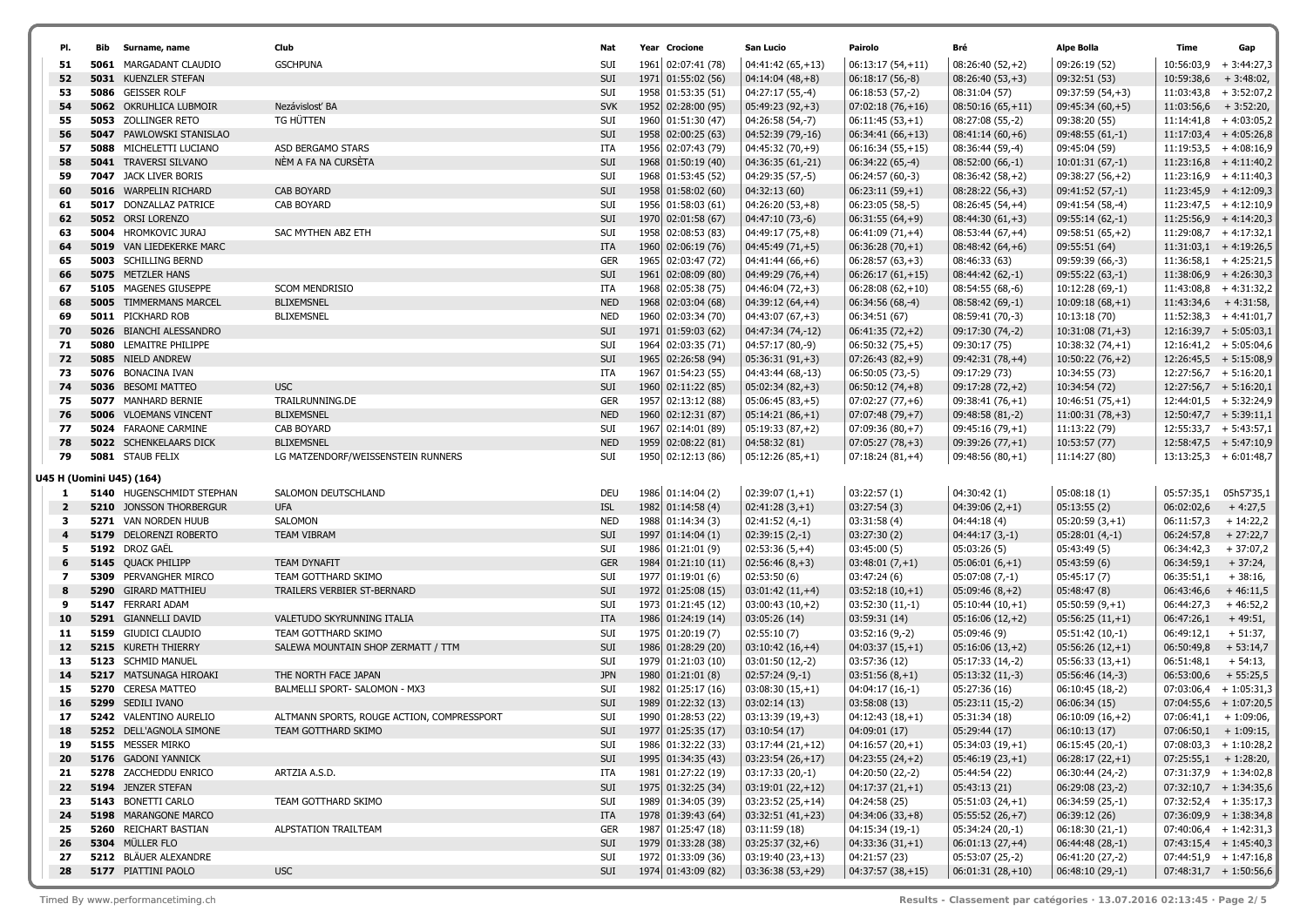| PI.      |      | <b>Bib</b> Surname, name                         | Club                      | Nat               | Year Crocione                             | San Lucio                                | Pairolo                                 | Bré                                    | Alpe Bolla                           | Time | Gap                                                  |
|----------|------|--------------------------------------------------|---------------------------|-------------------|-------------------------------------------|------------------------------------------|-----------------------------------------|----------------------------------------|--------------------------------------|------|------------------------------------------------------|
| 29       |      | 5265 PITTAU MARCO                                |                           | ITA               | 1980 01:30:56 (25)                        | 03:26:31 (33,-8)                         | $04:33:07(30,+3)$                       | 06:02:10 (30)                          | 06:50:00 (30)                        |      | $07:49:49,2 + 1:52:14,1$                             |
| 30       |      | <b>5287 EVANGELISTI MICHELE</b>                  |                           | ITA               | 1980 01:37:56 (58)                        | $03:33:27(43,+15)$                       | $04:38:03(39,+4)$                       | $06:08:09(38,+1)$                      | $06:52:11(35,+3)$                    |      | $07:50:05,7$ + 1:52:30,6                             |
| 31       |      | 5244 LAMPO GABRIELE                              |                           | ITA               | 1974 01:41:22 (74)                        | $03:34:23(47,+27)$                       | $04:39:06(41,+6)$                       | $06:05:28(33,+8)$                      | $06:51:58(34,-1)$                    |      | $07:51:48,9$ + 1:54:13,8                             |
| 32       |      | <b>5229</b> DE LAVALLAZ GEORGES                  |                           | SUI               | 1997 01:37:28 (55)                        | $03:31:35(40,+15)$                       | $04:35:11(35,+5)$                       | $06:03:58(32,+3)$                      | $06:50:29(31,+1)$                    |      | $07:52:12,9$ + 1:54:37,8                             |
| 33       |      | 5280 PETHE MICHA                                 | SPEEDTOURING ALBULA       | SUI               | 1981 01:37:47 (56)                        | $03:31:27(39,+17)$                       | $04:34:05(32,+7)$                       | $06:03:57(31,+1)$                      | 06:50:30 (32,-1)                     |      | $07:55:09,9$ + 1:57:34,8                             |
| 34       |      | <b>5277 BARUDONI NICOLA</b>                      | TEAM GOTTHARD SKIMO       | SUI               | 1979 01:34:13 (40)                        | $03:24:52(29,+11)$                       | 04:32:45 (29)                           | $06:05:32(34,-5)$                      | $06:52:52(36,-2)$                    |      | $07:57:38.9 + 2:00:03.8$                             |
| 35       |      | 5158 LAMPERTI DAVIDE                             |                           | SUI               | 1989 01:31:29 (28)                        | $03:24:19(27,+1)$                        | 04:34:08 (34,-7)                        | 06:05:59 (36,-2)                       | $06:55:10(37,-1)$                    |      | $07:58:11,7$ + 2:00:36,6                             |
| 36       |      | 5224 MOLTENI MARCO                               |                           | <b>ITA</b>        | 1985 01:34:42 (45)                        | $03:29:06(34,+11)$                       | 04:36:24 (37,-3)                        | $06:05:47(35,+2)$                      | $06:55:59(39,-4)$                    |      | $07:58:55,4$ + 2:01:20,3                             |
| 37       |      | 2168 PLAMONDON MATHIEU                           |                           | SUI               | 1980 01:32:11 (31)                        | $03:21:20(24,+7)$                        | 04:30:02 (26,-2)                        | 06:01:41 (29,-3)                       | 06:51:55 (33,-4)                     |      | $08:00:06,2 + 2:02:31,1$                             |
| 38       |      | 5282 DRILLING CARSTEN                            | NON-STOP-ULTRA BRAKEL     | SUI               | 1972 01:41:59 (77)                        | $03:45:26(68,+9)$                        | $04:50:43(56,+12)$                      | $06:18:44(44,+12)$                     | $07:01:12(41,+3)$                    |      | $08:01:02,2$ + 2:03:27,1                             |
| 39       |      | <b>5293 PATTHEY GREGORY</b>                      |                           | SUI               | 1978 01:49:19 (107)                       | $03:48:13(73,+34)$                       | $04:54:12(61,+12)$                      | $06:16:54(43,+18)$                     | $06:59:48(40,+3)$                    |      | $08:02:48,1$ + 2:05:13,                              |
| 40       |      | 7016 LYNGHOLM ALLAN                              |                           | <b>DNK</b>        | 1985 01:31:37 (30)                        | $03:24:43(28,+2)$                        | $04:30:57(27,+1)$                       | 06:06:37 (37,-10)                      | $06:55:39(38,-1)$                    |      | $08:04:52,2 + 2:07:17,1$                             |
| 41       |      | 5134 BOKSBERGER BENJAMIN                         |                           | SUI               | 1982 01:38:34 (61)                        | $03:35:33(49,+12)$                       | $04:41:50(43,+6)$                       | $06:14:23(41,+2)$                      | 07:03:27 (45,-4)                     |      | $08:09:15,2 + 2:11:40,1$                             |
| 42       |      | 5172 DOMENICONI THOMAS                           |                           | SUI               | 1979 01:31:00 (26)                        | 03:30:11 (37,-11)                        | 04:43:36 (45,-8)                        | $06:14:25(42,+3)$                      | $07:02:23(43,-1)$                    |      | $08:09:32,9$ + 2:11:57,8                             |
| 43       |      | 5144 BAGGENSTOS DANIEL                           |                           | SUI               | 1982 01:47:59 (104)                       | 03:50:48 (77,+27)                        | $04:54:39(62,+15)$                      | $06:23:36(53,+9)$                      | $07:10:37(51,+2)$                    |      | $08:10:40,4$ + 2:13:05,3                             |
| 44       |      | 5181 LENZ PHILIPP                                |                           | SUI               | 1977 01:34:54 (46)                        | $03:33:38(44,+2)$                        | $04:39:55(42,+2)$                       | $06:13:59(39,+3)$                      | $07:02:17(42,-3)$                    |      | $08:10:41,7$ + 2:13:06,6                             |
| 45       |      | 5273 LEUZINGER MATTEO                            |                           | SUI               | 1988 01:39:19 (63)                        | $03:37:12(55,+8)$                        | $04:48:47(52,+3)$                       | $06:14:20(40,+12)$                     | 07:03:16 (44,-4)                     |      | $08:10:54,9$ + 2:13:19,8                             |
| 46       |      | 5186 ELVEDI FLAVIO                               | LR GETTNAU                | SUI               | 1983 01:36:02 (51)                        | $03:36:33(52,-1)$                        | $04:45:08(47,+5)$                       | $06:21:16(48,-1)$                      | $07:08:17(49,-1)$                    |      | $08:12:33,2 + 2:14:58,1$                             |
| 47       |      | 5189 TOHE JOHANN                                 | <b>UPA 10</b>             | SUI               | 1983 01:33:19 (37)                        | $03:25:06(31,+6)$                        | 04:38:07 (40,-9)                        | 06:23:18 (52,-12)                      | $07:07:41(47,+5)$                    |      | $08:13:18,5$ + 2:15:43,4                             |
| 48       |      | 5298 BAGIOTTI MARCO                              | TEAM VALTELLINA           | <b>ITA</b>        | 1980 01:37:14 (54)                        | $03:35:35(50,+4)$                        | $04:47:36(49,+1)$                       | 06:22:00 (49)                          | $07:08:52(50,-1)$                    |      | $08:13:26,2 + 2:15:51,1$                             |
| 49<br>50 |      | 5125 GUERRA GIULIANO<br>5289 EPINEY YVES-LAURENT |                           | SUI<br>SUI        | 1975 01:34:36 (44)<br>1985 01:32:53 (35)  | 03:34:03 (46,-2)<br>$03:33:04(42,-7)$    | 04:48:47 (53,-7)                        | $06:22:39(50,+3)$                      | $07:07:40(46,+4)$                    |      | $08:15:15,7$ + 2:17:40,6<br>$08:16:51,5$ + 2:19:16,4 |
| 51       |      | 5213 SCHIAVETTI MARCO                            | TEAM PASTURO A.S.D.       |                   |                                           | 03:29:41 (35,-8)                         | 04:44:18 (46,-4)                        | $06:19:10(45,+1)$                      | 07:07:44 (48,-3)                     |      | $08:19:25,2$ + 2:21:50,1                             |
| 52       | 5267 | BRÜSCHWEILER ROMAN                               | VAGAMUNDO TURGOVIENSE     | SUI<br>SUI        | 1980 01:31:28 (27)<br>1975 01:42:19 (78)  | $03:43:14(63,+15)$                       | 04:42:36 (44,-9)<br>$04:52:00(59,+4)$   | 06:20:27 (47,-3)<br>$06:20:04(46,+13)$ | 07:11:35 (52,-5)<br>07:15:58 (55,-9) |      | $08:20:59,4$ + 2:23:24,3                             |
| 53       |      | 5261 DI COSIMO ENRICO                            | ARTZIA A.S.D.             | ITA               | 1985 01:31:36 (29)                        | 03:36:55 (54,-25)                        | 04:54:07 (60,-6)                        | $06:26:24(54,+6)$                      | 07:14:02 (54)                        |      | $08:22:09,4$ + 2:24:34,3                             |
| 54       |      | 5154 MOLINA GABRIELE                             |                           | SUI               | 1978 01:35:41 (50)                        | $03:30:53(38,+12)$                       | 04:45:24 (48,-10)                       | $06:23:16(51,-3)$                      | 07:11:46 (53,-2)                     |      | $08:22:42,7$ + 2:25:07,6                             |
| 55       |      | 5245 BLOTTI SERGIO                               | TICINO COACHING           | SUI               | 1978 01:38:43 (62)                        | $03:37:38(57,+5)$                        | 04:50:43 (57)                           | $06:28:13(56,+1)$                      | 07:16:46 (57,-1)                     |      | $08:25:17,3+2:27:42,2$                               |
| 56       |      | <b>5247</b> GUGLIELMONE FEDERICO                 | TIMEREPUBLIKTEAM          | SUI               | 1972 01:39:50 (66)                        | $03:37:14(56,+10)$                       | $04:49:22(54,+2)$                       | $06:26:32(55,-1)$                      | $07:16:40(56,-1)$                    |      | $08:27:14.5$ + 2:29:39.4                             |
| 57       |      | 5160 DAMIAN DOSCH                                | ALD-CHARITY               | SUI               | 1978 01:37:48 (57)                        | 03:39:36 (61,-4)                         | 04:49:41 (55,+6)                        | $06:28:31(58,-3)$                      | 07:18:17(58)                         |      | $08:28:37,3+2:31:02,2$                               |
| 58       |      | 5216 BAMERT MARCEL                               |                           | SUI               | 1979 01:36:09 (52)                        | $03:35:09(48,+4)$                        | 04:48:45 (51,-3)                        | $06:28:31(59,-8)$                      | $07:24:08(60,-1)$                    |      | $08:32:34,7$ + 2:34:59,6                             |
| 59       |      | 5178 KIENAST PASCAL                              |                           | SUI               | 1982 01:36:09 (53)                        | $03:33:41(45,+8)$                        | 04:48:45 (50,-5)                        | 06:28:30 (57,-7)                       | 07:24:08 (59,-2)                     |      | $08:32:36,7$ + 2:35:01,6                             |
| 60       |      | 5300 REINER ROMAN                                | ALPINRUNNER.CH            | SUI               | 1977 01:47:53 (101)                       | $03:54:51(86,+15)$                       | $05:02:21(70,+16)$                      | $06:34:35(62,+8)$                      | $07:24:43(61,+1)$                    |      | $08:33:16,7$ + 2:35:41,6                             |
| 61       |      | 5263 LANCASTER JOEL                              | ZÜRICH HAPPY RUNNERS      | SUI               | 1987 01:40:55 (72)                        | $03:44:49(65,+7)$                        | 04:57:36 (65)                           | 06:42:10 (67,-2)                       | $07:33:28(64,+3)$                    |      | $08:40:41,7$ + 2:43:06,6                             |
| 62       |      | 5234 DORICI ENEA                                 |                           | SUI               | 1981 01:49:51 (111)                       | $03:57:23(89,+22)$                       | $05:11:34(79,+10)$                      | $06:47:15(68,+11)$                     | $07:40:30(67,+1)$                    |      | $08:40:53,2 + 2:43:18,1$                             |
| 63       |      | 5200 VALCUADA IVAN                               |                           | ITA               | 1979 01:43:59 (86)                        | $03:51:01(78,+8)$                        | $05:10:13(75,+3)$                       | $06:41:35(66,+9)$                      | $07:35:04(65,+1)$                    |      | $08:41:08,5$ + 2:43:33,4                             |
| 64       |      | 7031 DONADONI CARLO                              |                           | <b>ITA</b>        | 1986 01:43:49 (85)                        | $03:45:25(67,+18)$                       | $04:56:12(63,+4)$                       | $06:37:08(64,-1)$                      | $07:28:14(62,+2)$                    |      | $08:41:14,7$ + 2:43:39,6                             |
| 65       |      | 5240 NUSSIO DAVID                                | A-CLUB TRIATHLON TEAM     | SUI               | 1978 01:39:57 (67)                        | 03:46:01 (70,-3)                         | 05:10:18 (76,-6)                        | $06:54:27(73,+3)$                      | $07:44:04(68,+5)$                    |      | $08:47:17,2 + 2:49:42,1$                             |
| 66       |      | 5306 NOTARI VITO                                 |                           | SUI               | 1972 01:39:49 (65)                        | $03:44:49(66,-1)$                        | 04:58:00 (66)                           | $06:40:01(65,+1)$                      | $07:36:51(66,-1)$                    |      | $08:52:55,2$ + 2:55:20,1                             |
| 67       |      | 5135 BORIOLI LUCA                                | <b>TOTOURS</b>            | SUI               | 1980 01:38:32 (60)                        | 03:43:29 (64,-4)                         | 05:07:54 (71,-7)                        | 06:52:03 (71)                          | $07:46:57(70,+1)$                    |      | $08:54:04,8$ + 2:56:29,7                             |
| 68       |      | <b>5197 CILIESA ROBERTO</b>                      |                           | <b>ITA</b>        | 1976 01:32:17 (32)                        | 03:36:22 (51,-19)                        | 04:51:50 (58,-7)                        | $06:34:59(63,-5)$                      | 07:29:34 (63)                        |      | $09:00:26,5$ + 3:02:51,4                             |
| 69       |      | 5133 BAR-MASSADA AVI                             |                           | ISR               | 1976 01:44:00 (87)                        | $03:52:17(81,+6)$                        | $05:11:32(78,+3)$                       | $06:55:39(75,+3)$                      | $07:48:24(73,+2)$                    |      | $09:00:57,4$ + 3:03:22,3                             |
| 70       |      | <b>5149</b> SCANZIANI MARCO                      | A-TEAM TRIATHLON          | <b>ITA</b>        | 1988 01:34:59 (48)                        | 03:38:01 (58,-10)                        | 04:58:17 (68,-10)                       | $06:48:51(69,-1)$                      | 07:47:04 (72,-3)                     |      | $09:02:18,3 + 3:04:43,2$                             |
| 71       |      | <b>5297 PORTOGHESE GIOVANNI</b>                  | A-TEAM TRIATHLON          | ITA               | 1974 01:34:58 (47)                        | 03:38:04 (59,-12)                        | 04:58:08 (67,-8)                        | 06:48:54 (70,-3)                       | $07:46:56(69,+1)$                    |      | $09:02:19,7$ + 3:04:44,6                             |
| 72       |      | 5120 ROUGE-OIKARINEN REGIS                       | KUUSAMON ERIVEIKOT        | <b>FIN</b>        | 1974 01:41:04 (73)                        | 03:52:00 (80,-7)                         | $05:09:40(73,+7)$                       | $06:53:25(72,+1)$                      | $07:47:03(71,+1)$                    |      | $09:04:48,6$ + 3:07:13,5                             |
| 73       |      | 5137 PIAZZA MATTEO                               | BRADIPI DEL MOTTARONE     | SUI               | 1977 01:38:28 (59)                        | 03:49:16 (76,-17)                        | 05:10:29 (77,-1)                        | $06:55:35(74,+3)$                      | 07:53:22 (75,-1)                     |      | $09:04:52,8$ + 3:07:17,7                             |
| 74       |      | 5259 KYBURZ MARTIN                               |                           | SUI               | 1976 01:46:39 (100)                       | $03:56:31(88,+12)$                       | $05:12:15(81,+7)$                       | $06:55:45(76,+5)$                      | 07:53:59 (76)                        |      | $09:05:46,7$ + 3:08:11,6                             |
| 75       |      | 5281 MÜLLAUER PUSHKAR                            | SRI CHINMOY MARATHON TEAM | SUI               | 1972 01:30:16 (23)                        | $03:25:04(30,-7)$                        | 04:36:02 (36,-6)                        | 06:28:35 (60,-24)                      | 07:52:52 (74,-14)                    |      | $09:06:46,3 + 3:09:11,2$                             |
| 76       |      | 5148 GRINER PHILIPP                              | ALL BLACKS THUN           | SUI               | 1974 01:50:58 (113)                       | $ 03:58:56(92,+21) $                     | $05:16:42(88,+4)$                       | $07:03:12(81,+7)$                      | $07:57:14(80,+1)$                    |      | $09:07:04,3 + 3:09:29,2$                             |
| 77       |      | <b>5237 MOSSI GABRIELE</b>                       | <b>QUII DA SANTA</b>      | SUI               | 1972 01:47:54 (102)                       | 03:51:16 (79,+23)                        | 05:12:17 (82,-3)                        | $06:56:55(77,+5)$                      | 07:54:28 (77)                        |      | $09:09:01,3 + 3:11:26,2$                             |
| 78       |      | 5136 SANDRO JERMANN<br>5220 KÄLIN SAMUEL         |                           | SUI               | 1985 01:42:39 (80)                        | $03:48:56(75,+5)$                        | 05:13:01 (85,-10)                       | $07:05:55(83,+2)$                      | $07:57:46(81,+2)$                    |      | $09:09:37,3$ + 3:12:02,2                             |
| 79<br>80 |      | 5132 ESHET HAGAI                                 |                           | SUI<br><b>ISR</b> | 1988 01:34:30 (42)                        | 03:38:40 (60,-18)                        | 05:09:42 (74,-14)                       | 07:06:17 (84,-10)                      | $07:58:39(82,+2)$                    |      | $09:15:34,6$ + 3:17:59,5<br>$09:17:06,6$ + 3:19:31,5 |
| 81       |      | 7018 KRONIG CHRISTOPH JÖRG                       |                           | SUI               | 1976 01:44:01 (89)<br>1972 01:52:32 (118) | $03:53:08(83, +6)$<br>04:04:44 (100,+18) | $05:12:02(80,+3)$<br>$05:15:21(86,+14)$ | $06:59:06(78,+2)$<br>$07:01:34(79,+7)$ | 07:55:22 (78)<br>07:57:12 (79)       |      | $09:18:04,3 + 3:20:29,2$                             |
| 82       |      | 5272 CAPRA FABRIZIO                              |                           | ITA               | 1973 01:44:01 (88)                        | 04:02:01 (95,-7)                         | $05:23:59(94,+1)$                       | $07:12:44(88,+6)$                      | $08:07:27(86,+2)$                    |      | $09:19:20,3 + 3:21:45,2$                             |
| 83       |      | 7037 AMREIN DAVID                                |                           | SUI               | 1972 01:41:52 (75)                        | 03:53:04 (82,-7)                         | 05:19:02 (89,-7)                        | $07:05:51(82,+7)$                      | 08:05:17 (84,-2)                     |      | $09:19:32,6$ + 3:21:57,5                             |
| 84       |      | <b>5225 PRON GIANBATTISTA</b>                    | APPOGGIOLO RACING TEAM    | SUI               | 1984 01:43:46 (84)                        | $03:53:41(85,-1)$                        | $05:12:55(84,+1)$                       | $07:02:56(80,+4)$                      | 08:00:50 (83,-3)                     |      | $09:22:13,6$ + 3:24:38,5                             |
| 85       |      | 5201 TRONCO ENRICO                               |                           | ITA               | 1978 01:46:27 (97)                        | $04:00:58(93,+4)$                        | $05:23:56(92,+1)$                       | $07:13:56(89,+3)$                      | 08:10:41 (89)                        |      | $09:26:14,8$ + 3:28:39,7                             |
| 86       |      | 5116 CATTANEO GIACOMO                            |                           | SUI               | 1988 01:40:08 (68)                        | 03:53:38 (84,-16)                        | $05:19:26(90,-6)$                       | $07:12:30(87,+3)$                      | 08:08:51 (87)                        |      | $09:28:03,5$ + 3:30:28,4                             |
|          |      |                                                  |                           |                   |                                           |                                          |                                         |                                        |                                      |      |                                                      |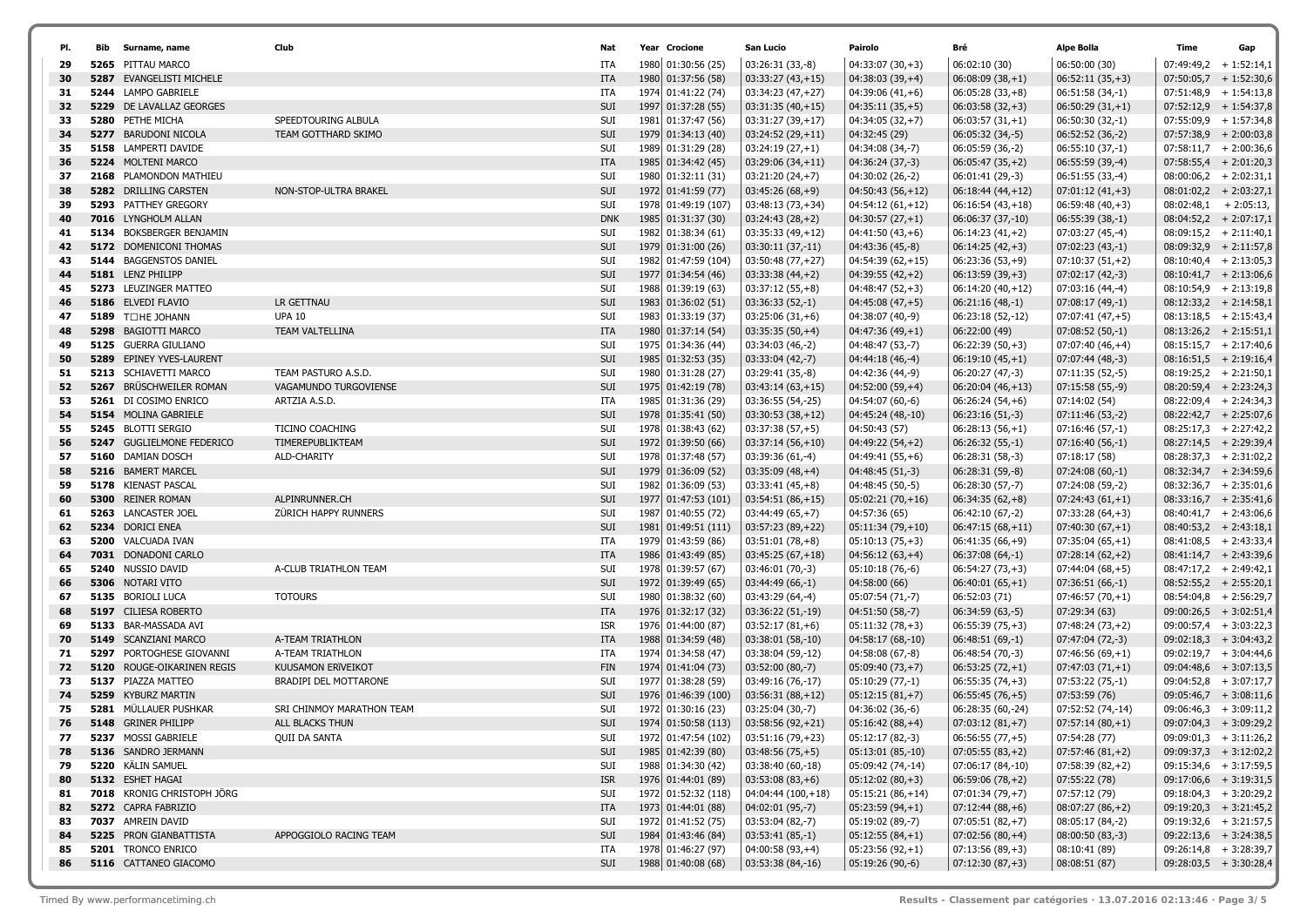|            | Bib  | Surname, name                                              | Club                                                    | Nat               | Year Crocione                              | San Lucio                               | Pairolo                                  | Bré                                     | Alpe Bolla                             | Time                    | Gap                                                  |
|------------|------|------------------------------------------------------------|---------------------------------------------------------|-------------------|--------------------------------------------|-----------------------------------------|------------------------------------------|-----------------------------------------|----------------------------------------|-------------------------|------------------------------------------------------|
| 87         | 5128 | SHOHET MICHAEL                                             |                                                         | <b>SUI</b>        | 1984 01:47:58 (103)                        | 04:06:21 (104,-1)                       | 05:26:38 (97,+7)                         | $07:16:18(91,+6)$                       | $08:11:56(90,+1)$                      |                         | $09:30:39,5$ + 3:33:04,4                             |
| 88         |      | <b>5163 BERNASCONI MATTEO</b>                              |                                                         | <b>SUI</b>        | 1972 01:55:40 (129)                        | 04:12:04 (112,+17)                      | $05:33:46(101,+11)$                      | $07:20:56(94,+7)$                       | $08:19:42(93,+1)$                      | 09:31:05,8              | $+3:33:30,7$                                         |
| 89         |      | 5185 WEBER MARKUS                                          |                                                         | SUI               | 1978 01:48:51 (106)                        | 04:11:25 (110,-4)                       | $05:33:57(102,+8)$                       | $07:19:35(92,+10)$                      | $08:13:52(91,+1)$                      |                         | $09:31:16,5$ + 3:33:41,4                             |
| 90         |      | 5275 ALBERT JURI                                           | ZÜRICH HAPPY RUNNERS                                    | SUI               | 1978 01:45:28 (94)                         | $03:55:45(87,+7)$                       | 05:16:02 (87)                            | $07:10:58(86,+1)$                       | $08:05:38(85,+1)$                      |                         | $09:32:59,5$ + 3:35:24,4                             |
| 91         |      | 5122 MONZEGLIO MATTEO                                      | VITIVINICOLA MONZEGLIO                                  | SUI               | 1979 01:45:49 (95)                         | 04:04:41 (99,-4)                        | $05:23:59(93,+6)$                        | 07:21:48 (95,-2)                        | $08:22:22(94,+1)$                      |                         | $09:33:25,4$ + 3:35:50,3                             |
| 92         |      | 5228 PENZANI MICHELE                                       |                                                         | <b>ITA</b>        | 1972 01:46:34 (99)                         | $03:58:53(91,+8)$                       | $05:12:35(83,+8)$                        | $07:07:14(85,-2)$                       | 08:09:47 (88,-3)                       |                         | $09:36:58,3+3:39:23,2$                               |
| 93         |      | 5153 SACCHI JOEL                                           | TEAM GOTTHARD SKIMO                                     | SUI               | 1988 01:50:40 (112)                        | 04:09:01 (107,+5)                       | $05:26:35(96,+11)$                       | $07:20:51(93,+3)$                       | $08:18:07(92,+1)$                      |                         | $09:40:02,1$ + 3:42:27,                              |
| 94         |      | 5169 LANINI MICHAEL                                        |                                                         | SUI               | 1980 01:42:41 (81)                         | 03:58:47 (90,-9)                        | 05:25:27 (95,-5)                         | 07:22:42 (96,-1)                        | $08:24:25(95,+1)$                      |                         | $09:45:54,5$ + 3:48:19,4                             |
| 95         |      | <b>5294 GUIDOTTI SEBASTIANO</b>                            | <b>GDT BELLINZONA</b>                                   | SUI               | 1991 01:44:50 (91)                         | 04:05:18 (102,-11)                      | $05:31:19(99,+3)$                        | 07:28:56 (99)                           | $08:35:55(98,+1)$                      |                         | $09:48:28,1$ + 3:50:53,                              |
| 96         |      | 5162 SCHIOCCHET CHRISTIAN                                  | SPIRITO TRAIL                                           | <b>ITA</b>        | 1973 01:51:48 (116)                        | $04:11:21(109,+7)$                      | $05:44:02(108,+1)$                       | $07:43:51(104,+4)$                      | $08:35:31(97,+7)$                      |                         | $09:54:56,9$ + 3:57:21,8                             |
| 97         |      | 5138 GUIDOTTI NICOLÒ                                       |                                                         | SUI               | 1988 01:44:49 (90)                         | 04:05:17 (101,-11)                      | $05:31:30(100,+1)$                       | 07:29:10 (100)                          | $08:36:09(99,+1)$                      |                         | $09:56:56,8$ + 3:59:21,7                             |
| 98         |      | 5206 COSTA ALBERTO                                         |                                                         | <b>ITA</b>        | 1984 02:08:24 (147)                        | $04:30:22(130,+17)$                     | $05:51:26(111,+19)$                      |                                         | 08:39:39 (101)                         | $09:57:00,1$ + 3:59:25, |                                                      |
| 99         |      | 5127 MAFFEIS GILLES                                        |                                                         | SUI               | 1990 02:02:00 (142)                        | 04:25:14 (123,+19)                      | $05:59:35(115,+8)$                       | $07:49:20(107,+8)$                      | $08:45:06(106,+1)$                     |                         | $09:59:41,8$ + 4:02:06,7                             |
| 100        |      | 5233 FERRACIN ANDREA                                       |                                                         | SUI               | 1986 02:01:56 (140)                        | 04:25:12 (122,+18)                      | $05:59:20(113,+9)$                       | $07:48:04(105,+8)$                      | $08:45:02(104,+1)$                     |                         | $09:59:42,6$ + 4:02:07,5                             |
| 101        |      | 5243 CARCANO MARTINO                                       |                                                         | SUI               | 1988 02:01:59 (141)                        | 04:25:10 (121,+20)                      | $05:59:46(116,+5)$                       | 07:48:07 (106,+10)                      | $08:45:04(105,+1)$                     |                         | $09:59:43,7$ + 4:02:08,6                             |
| 102        |      | 7039 NESA NICOLA                                           |                                                         | SUI               | 1993 01:49:36 (108)                        | $04:05:58(103,+5)$                      | 05:40:33 (105,-2)                        | $07:43:16(103,+2)$                      | 08:40:46 (103)                         |                         | $10:01:27,3 + 4:03:52,2$                             |
| 103        |      | 5182 WYSS PATRICK                                          |                                                         | SUI               | 1985 01:45:26 (93)                         | 04:02:58 (97,-4)                        | 05:28:40 (98,-1)                         | 07:28:11 (98)                           | $08:30:40(96,+2)$                      |                         | $10:06:12,1$ + 4:08:37,                              |
| 104        |      | 5310 DELL'AGNOLA FABIO                                     | <b>Ghost Rider</b>                                      | SUI               | 1979 01:51:25 (115)                        | $04:15:48(114,+1)$                      | $05:46:49(109,+5)$                       | $07:38:33(102,+7)$                      | $08:38:57(100,+2)$                     |                         | $10:07:46,6$ + 4:10:11,5                             |
| 105        |      | <b>5255 PIFFARETTI DAVIDE</b>                              |                                                         | SUI               | 1983 01:46:34 (98)                         | 04:10:13 (108,-10)                      | 05:34:53 (103,+5)                        | $07:36:05(101,+2)$                      | 08:40:09 (102,-1)                      |                         | $10:11:11,6$ + 4:13:36,5                             |
| 106        |      | 5286 BORTOLOMIOL MARCO                                     |                                                         | SUI               | 1982 01:42:31 (79)                         | 04:08:39 (106,-27)                      | 05:41:26 (106)                           | 07:51:15 (108,-2)                       | $08:46:52(107,+1)$                     |                         | $10:12:28,8$ + 4:14:53,7                             |
| 107        |      | 5202 TRIVERO FABIO                                         |                                                         | ITA               | 1985 02:04:29 (145)                        | 04:33:27 (133,+12)                      | $06:00:28(118,+15)$                      | $07:58:13(111,+7)$                      | $08:55:24(108,+3)$                     |                         | $10:17:31,7$ + 4:19:56,6                             |
| 108        |      | 5196 EULOGIO RICCARDO                                      |                                                         | ITA               | 1976 01:52:31 (117)                        | $04:18:55(115,+2)$                      | $05:48:05(110,+5)$                       | 07:58:05 (110)                          | 08:58:50 (112,-2)                      |                         | $10:22:27,3$ + 4:24:52,2                             |
| 109        |      | 5296 MAFFIOLI LEONARDO<br>5131 BABIN MILAN                 | <b>BLIXEMSNEL</b>                                       | SUI               | 1972 02:01:33 (138)                        | 04:29:38 (129,+9)                       | 06:01:53 (119,+10)                       | $07:58:37(112,+7)$                      | $08:57:00(110,+2)$                     |                         | $10:23:23,6$ + 4:25:48,5<br>$10:26:42,5$ + 4:29:07,4 |
| 110<br>111 |      | 5126 BADER ALESSANDRO                                      | POWERGIA GMBH                                           | <b>NED</b><br>SUI | 1977 01:48:33 (105)                        | 04:06:34 (105)                          | $05:38:02(104,+1)$                       | 07:59:26 (113,-9)<br>07:51:52 (109,-2)  | $08:57:56(111,+2)$                     |                         | $10:28:55,3 + 4:31:20,2$                             |
| 112        |      | <b>5214 SCHÜTZE TOBIAS</b>                                 | <b>GOOSFRABA</b>                                        | SUI               | 1976 01:49:49 (109)<br>1982 01:41:55 (76)  | 04:15:45 (113,-4)<br>04:24:16 (118,-42) | 05:44:00 (107,+6)<br>$06:00:13(117,+1)$  | $08:06:48(115,+2)$                      | 08:59:22 (113,-4)<br>09:08:49 (116,-1) |                         | $10:39:35,9$ + 4:42:00,8                             |
| 113        |      | 5129 GUERINI ELIA                                          |                                                         | SUI               | 1997 01:53:07 (120)                        | 04:29:14 (128,-8)                       | 05:59:30 (114,+14)                       | 07:59:54 (114)                          | 09:06:45 (114)                         |                         | $10:39:37,6$ + 4:42:02,5                             |
| 114        |      | 5174 FERRANDI MARCO                                        |                                                         | SUI               | 1980 02:08:34 (148)                        | $04:49:55(145,+3)$                      | $06:20:19(132,+13)$                      | $08:22:21(124,+8)$                      | $09:19:24(121,+3)$                     |                         | $10:40:09,7$ + 4:42:34,6                             |
| 115        |      | 5117 VANIS ONDREJ                                          |                                                         | CZE               | 1980 01:59:10 (134)                        | 04:24:58 (120,+14)                      | 06:04:21 (120)                           | $08:10:32(119,+1)$                      | $09:14:57(118,+1)$                     |                         | $10:41:33,7$ + 4:43:58,6                             |
| 116        |      | 5257 VANIS MARTIN                                          |                                                         | CZE               | 1976 01:59:02 (133)                        | 04:24:19 (119,+14)                      | 06:04:27 (121,-2)                        | $08:10:25(118,+3)$                      | $09:14:41(117,+1)$                     |                         | $10:41:34,5 + 4:43:59,4$                             |
| 117        |      | 5146 RACINE ARNAUD                                         | ASPHALTE94                                              | FRA               | 1981 01:51:13 (114)                        | 04:30:46 (131,-17)                      | 06:04:42 (122,+9)                        | $08:08:47(117,+5)$                      | 09:18:32 (119,-2)                      |                         | $10:43:11,4$ + 4:45:36,3                             |
| 118        |      | 5274 CAMURATI FEDERICO                                     | ASD GLI ORSI                                            | <b>ITA</b>        | 1977 01:53:24 (121)                        | 04:23:37 (117,+4)                       | 06:11:00 (126,-9)                        | $08:13:24(121,+5)$                      | 09:20:02 (122,-1)                      |                         | $10:47:06,6$ + 4:49:31,5                             |
| 119        |      | 5249 PONZIN FRANCESCO                                      |                                                         | ITA               | 1983 02:13:53 (159)                        | 04:51:19 (147,+12)                      | 06:25:21 (134,+13)                       | $08:23:06(126,+8)$                      | 09:24:24 (123,+3)                      |                         | $10:52:45,6$ + 4:55:10,5                             |
| 120        |      | 5188 WUILLEMIN ISRAEL                                      |                                                         | SUI               | 1981 02:00:03 (136)                        | 04:41:08 (139,-3)                       | $06:12:46(128,+11)$                      | $08:10:41(120,+8)$                      | 09:18:46 (120)                         |                         | $10:54:56,4$ + 4:57:21,3                             |
| 121        |      | 5175 BOSCHETTO MATTEO                                      | <b>MARCI RUNNERS</b>                                    | ITA               | 1978 01:54:47 (125)                        | 04:38:00 (136,-11)                      | 06:19:07 (131,+5)                        | $08:26:09(128,+3)$                      | 09:34:10 (126,+2)                      |                         | $10:58:31,8$ + 5:00:56,7                             |
| 122        |      | 5173 VASSALLI DAVIDE                                       | <b>GAB BELLINZONA</b>                                   | SUI               | 1979 01:30:22 (24)                         | 03:46:49 (72,-48)                       | 06:14:24 (130,-58)                       | 08:07:29 (116,+14)                      | $09:08:16(115,+1)$                     |                         | $10:59:24,9$ + 5:01:49,8                             |
| 123        |      | 5307 DIOLI ELIA                                            |                                                         | <b>SUI</b>        | 1987 01:55:12 (128)                        | 04:29:08 (126,+2)                       | 05:57:23 (112,+14)                       | 08:13:36 (122,-10)                      | 09:27:05 (124,-2)                      |                         | $11:02:23,6$ + 5:04:48,5                             |
| 124        |      | 5305 BERNASCONI FABIO                                      |                                                         | SUI               | 1980 01:53:39 (122)                        | 04:32:16 (132,-10)                      | 06:27:17 (135,-3)                        | $08:39:06(131,+4)$                      | $09:40:32(130,+1)$                     |                         | $11:05:36,6$ + 5:08:01,5                             |
| 125        |      | 5268 MUSCIA MIRKO                                          |                                                         | ITA               | 1977 01:34:29 (41)                         | 03:41:08 (62,-21)                       | 05:00:41 (69,-7)                         | 07:16:09 (90,-21)                       | 08:56:01 (109,-19)                     |                         | $11:06:19,1$ + 5:08:44,                              |
| 126        |      | 7040 PAONE RAFFAELE                                        |                                                         | SUI               | 1977 01:56:03 (130)                        | 04:25:56 (124,+6)                       | $06:05:08(123,+1)$                       | 08:25:10 (127,-4)                       | $09:32:54(125,+2)$                     |                         | $11:11:07,4$ + 5:13:32,3                             |
| 127        |      | 5161 FARDO ALAN                                            |                                                         | SUI               | 1974 02:00:26 (137)                        | 04:52:41 (148,-11)                      | 06:34:42 (138,+10)                       | $08:41:14(132,+6)$                      | 09:48:51 (132)                         |                         | $11:17:05,7$ + 5:19:30,6                             |
| 128        |      | <b>5203 MONTICONE ALBERTO</b>                              |                                                         | <b>ITA</b>        | 1974 01:54:46 (124)                        | 04:29:06 (125,-1)                       | 06:08:11 (125)                           | 08:22:48 (125)                          | 09:36:43 (128,-3)                      |                         | $11:22:39,5$ + 5:25:04,4                             |
| 129        |      | 7036 JAEGER DANIEL                                         |                                                         | SUI               | 1981 01:55:06 (127)                        | 04:29:11 (127)                          | 06:11:50 (127)                           | 08:27:20 (129,-2)                       | 09:39:40 (129)                         |                         | $11:24:24.9$ + 5:26:49.8                             |
| 130        |      | 5205 PEGORARO STEFANO                                      |                                                         | <b>ITA</b>        | 1981 02:12:21 (158)                        | $04:57:56(153,+5)$                      | $06:38:33(141,+12)$                      | $08:55:19(135,+6)$                      | $09:58:53(134,+1)$                     |                         | $11:32:17,7$ + 5:34:42,6                             |
| 131        |      | 5142 BERTINI MASSIMILIANO                                  | ASD AMICI DELLO SPORT PODISTICA CASTANESE/MONTBLANCTEAM | ITA               | 1973 02:08:45 (149)                        | 04:48:03 (143,+6)                       | $06:38:32(140,+3)$                       | $08:55:21(136,+4)$                      | $09:58:59(135,+1)$                     |                         | $11:32:20,7$ + 5:34:45,6                             |
| 132        | 5191 | <b>GROTJAHN TIM</b>                                        |                                                         | SUI               | 1984 02:10:42 (157)                        | 04:39:20 (138,+19)                      | 06:07:39 (124,+14)                       | 08:29:15 (130,-6)                       | $09:46:57(131,-1)$                     |                         | $11:38:48,2 + 5:41:13,1$                             |
| 133<br>134 |      | 5239 RINALDI FABIO<br>5184 NERKO MAREK                     |                                                         | SUI<br><b>SUI</b> | 1973 02:01:53 (139)<br>1979 02:09:03 (150) | 04:47:04 (141,-2)                       | $06:31:52(136,+5)$<br>$06:36:33(139,+1)$ | 08:45:31 (133,+3)                       | 09:56:18 (133)                         |                         | $11:39:14,1$ + 5:41:39,<br>$11:49:44,2 + 5:52:09,1$  |
|            |      |                                                            |                                                         |                   |                                            | $04:46:32(140,+10)$                     |                                          | $08:57:57(137,+2)$<br>09:07:11 (138,-1) | $10:12:24(136,+1)$                     |                         | $12:11:43,4 + 6:14:08,3$                             |
| 135<br>136 |      | <b>5292 CASAVECCHIA ROBERTO</b><br>5219 BETTINESCHI ANDREA | A.S.D. CASTIGLIONE OSSOLA                               | SUI               | 1973 01:49:50 (110)<br>1978 01:57:45 (131) | 04:47:12 (142,-32)<br>04:37:57 (135,-4) | 06:34:33 (137,+5)                        |                                         | 10:21:50 (138)                         |                         |                                                      |
| 137        |      | 5209 BRALLA SAMUEL                                         | S.O.K.A                                                 | ITA<br>SUI        | 1978 02:10:13 (153)                        | $04:53:14(149,+4)$                      | $06:21:32(133,+2)$<br>$07:05:16(143,+6)$ | 08:49:41 (134,-1)<br>09:38:34 (139,+4)  | 10:13:37 (137,-3)<br>10:46:48 (142,-3) |                         | $12:12:27,1 + 6:14:52,$<br>$12:43:58,2 + 6:46:23,1$  |
| 138        |      | 5208 CALI KEVIN                                            |                                                         | SUI               | 1984 02:10:13 (154)                        | $04:53:19(151,+3)$                      | $07:05:19(145,+6)$                       | 09:38:37 (142,+3)                       | $10:46:43(140,+2)$                     |                         | $12:43:58,3 + 6:46:23,2$                             |
| 139        |      | 5226 PACCHIANI CLAUDIO                                     | <b>VOLABASS</b>                                         | SUI               | 1988 02:10:16 (156)                        | $04:53:16(150,+6)$                      | $07:05:15(142,+8)$                       | $09:38:34(140,+2)$                      | 10:46:44 (141,-1)                      |                         | $12:44:00,3 + 6:46:25,2$                             |
| 140        |      | 5207 CARBOGNANI OMAR                                       |                                                         | SUI               | 1984 02:10:14 (155)                        | $04:53:19(152,+3)$                      | $07:05:18(144,+8)$                       | $09:38:37(141,+3)$                      | $10:46:43(139,+2)$                     |                         | $12:44:01,9 + 6:46:26,8$                             |
| 141        |      | 5227 BEN-PORATH SAGI                                       |                                                         | GER               | 1983 02:17:07 (160)                        | 05:09:39 (154,+6)                       | $07:18:42(146,+8)$                       | $10:06:54(143,+3)$                      | 11:26:25 (143)                         |                         | $13:17:09,3 + 7:19:34,2$                             |
| 142        |      | 5253 POSCA DAVIDE                                          |                                                         | ITA               | 1980 02:19:55 (161)                        | $05:43:38(160,+1)$                      | 07:43:29 (149,+11)                       | $10:42:06(144,+5)$                      | 11:50:21 (144)                         |                         | $13:36:52,5$ + 7:39:17,4                             |
| 143        |      | 5266 SALA LUCA                                             |                                                         | ITA               | 1979 02:09:52 (151)                        | 05:46:22 (161,-10)                      | 07:40:43 (148,+13)                       | 10:46:49 (145,+3)                       | 12:12:10 (145)                         |                         | $14:24:14,1 + 8:26:39,$                              |
| 144        |      | 5303 BOREL JONATHAN                                        |                                                         | SUI               | 1980 02:10:06 (152)                        | 05:30:59 (157,-5)                       | $07:34:08(147,+10)$                      | $10:52:41(146,+1)$                      | 12:24:52 (146)                         |                         | $14:53:59,5$ + 8:56:24,4                             |
|            |      |                                                            |                                                         |                   |                                            |                                         |                                          |                                         |                                        |                         |                                                      |